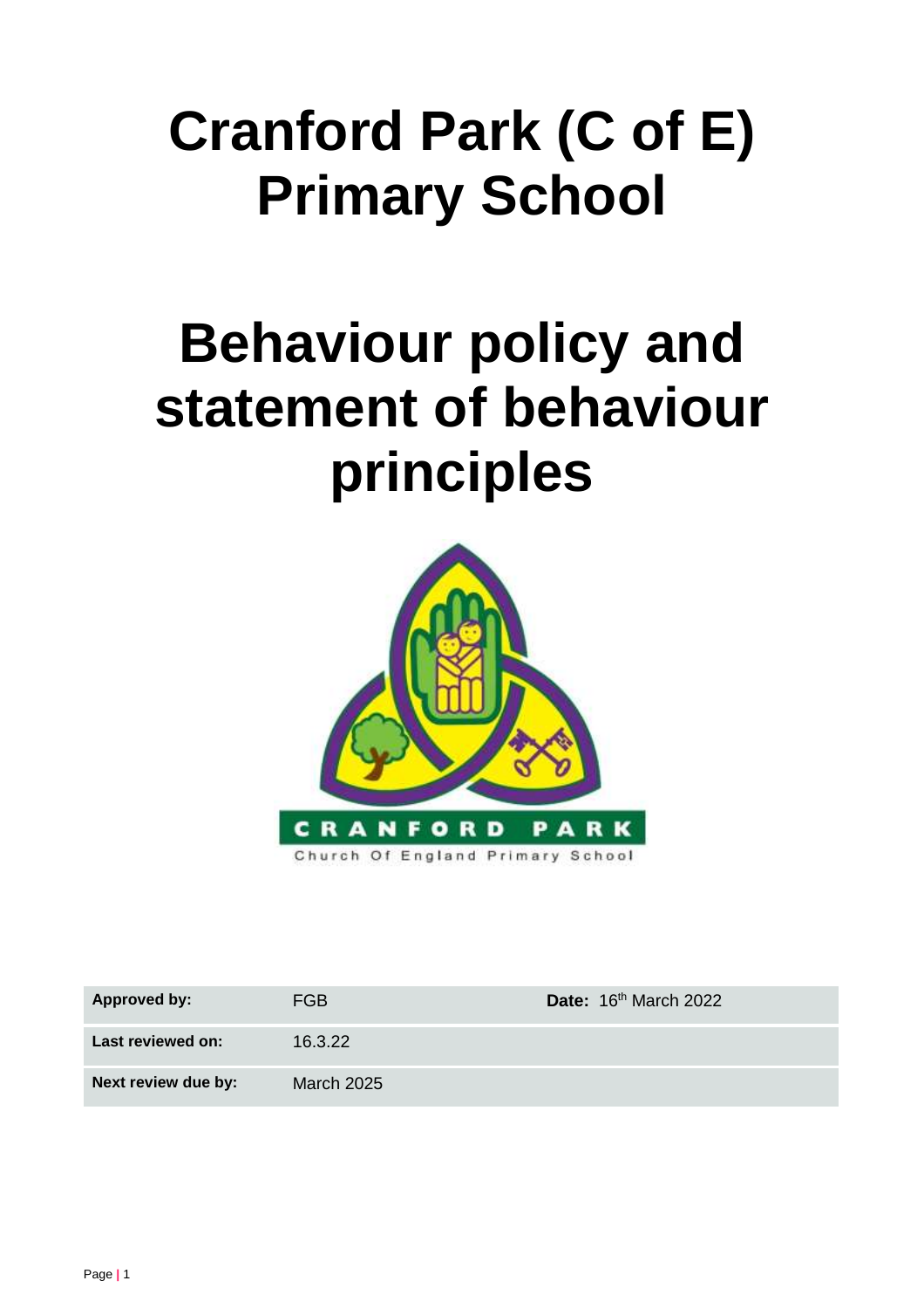# **Contents**

# <span id="page-1-0"></span>**1. Aims**

This policy aims to:

- Provide a consistent approach to behaviour management
- Define what we consider to be unacceptable behaviour, including bullying and discrimination
- Outline how pupils are expected to behave
- Summarise the roles and responsibilities of different people in the school community with regards to behaviour management
- Outline our system of rewards and sanctions

## <span id="page-1-1"></span>**2. Legislation and statutory requirements**

This policy is based on advice from the Department for Education (DfE) on:

- > [Behaviour and discipline in schools](https://www.gov.uk/government/publications/behaviour-and-discipline-in-schools)
- [Searching, screening and confiscation at school](https://www.gov.uk/government/publications/searching-screening-and-confiscation)
- > [The Equality Act 2010](https://www.gov.uk/government/publications/equality-act-2010-advice-for-schools)
- [Keeping Children Safe in Education](https://www.gov.uk/government/publications/keeping-children-safe-in-education--2)
- [Use of reasonable force in schools](https://www.gov.uk/government/publications/use-of-reasonable-force-in-schools)
- [Supporting pupils with medical conditions at school](https://www.gov.uk/government/publications/supporting-pupils-at-school-with-medical-conditions--3)
- It is also based on the [special educational needs and disability \(SEND\) code of practice.](https://www.gov.uk/government/publications/send-code-of-practice-0-to-25)

In addition, this policy is based on: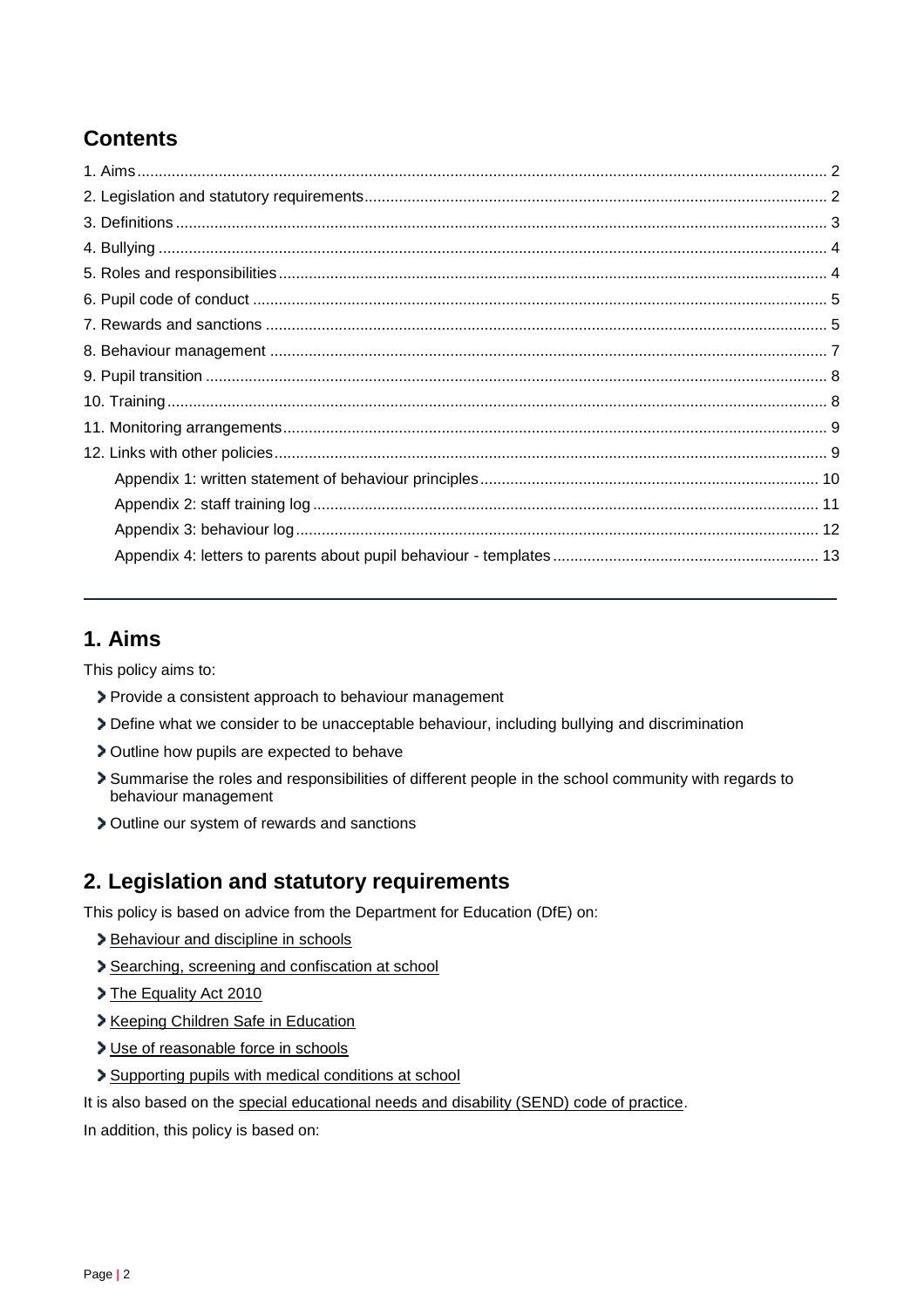- Section 175 of the [Education Act 2002,](http://www.legislation.gov.uk/ukpga/2002/32/section/175) which outlines a school's duty to safeguard and promote the welfare of its pupils
- Sections 88-94 of the [Education and Inspections Act 2006,](http://www.legislation.gov.uk/ukpga/2006/40/section/88) which require schools to regulate pupils' behaviour and publish a behaviour policy and written statement of behaviour principles, and give schools the authority to confiscate pupils' property
- > [DfE guidance](https://www.gov.uk/guidance/what-maintained-schools-must-publish-online#behaviour-policy) explaining that maintained schools must publish their behaviour policy online

## <span id="page-2-0"></span>**3. Definitions**

**Misbehaviour** is defined as:

- Disruption in lessons, in shared areas and corridors between lessons, and at break and lunchtimes
- Non-completion of classwork or homework
- > Poor attitude
- > Incorrect uniform

**Serious misbehaviour** is defined as:

- **>** Repeated breaches of the school rules
- Any form of bullying
- Sexual violence, such as rape, assault by penetration, or sexual assault (intentional sexual touching without consent)
- Sexual harassment, meaning unwanted conduct of a sexual nature, such as:
	- Sexual comments
	- Sexual jokes or taunting
	- Physical behaviour like interfering with clothes
	- Online sexual harassment such as unwanted sexual comments and messages (including on social media), sharing of nude or semi-nude images and/or videos, or sharing of unwanted explicit content
- Vandalism
- > Theft
- > Fighting
- > Smoking
- Racist, sexist, homophobic or discriminatory behaviour
- Possession of any prohibited items. These are:
	- Knives or weapons
	- Alcohol
	- Illegal drugs
	- Stolen items
	- Tobacco and cigarette papers
	- Fireworks
	- Pornographic images
	- Any article a staff member reasonably suspects has been, or is likely to be, used to commit an offence, or to cause personal injury to, or damage to the property of, any person (including the pupil)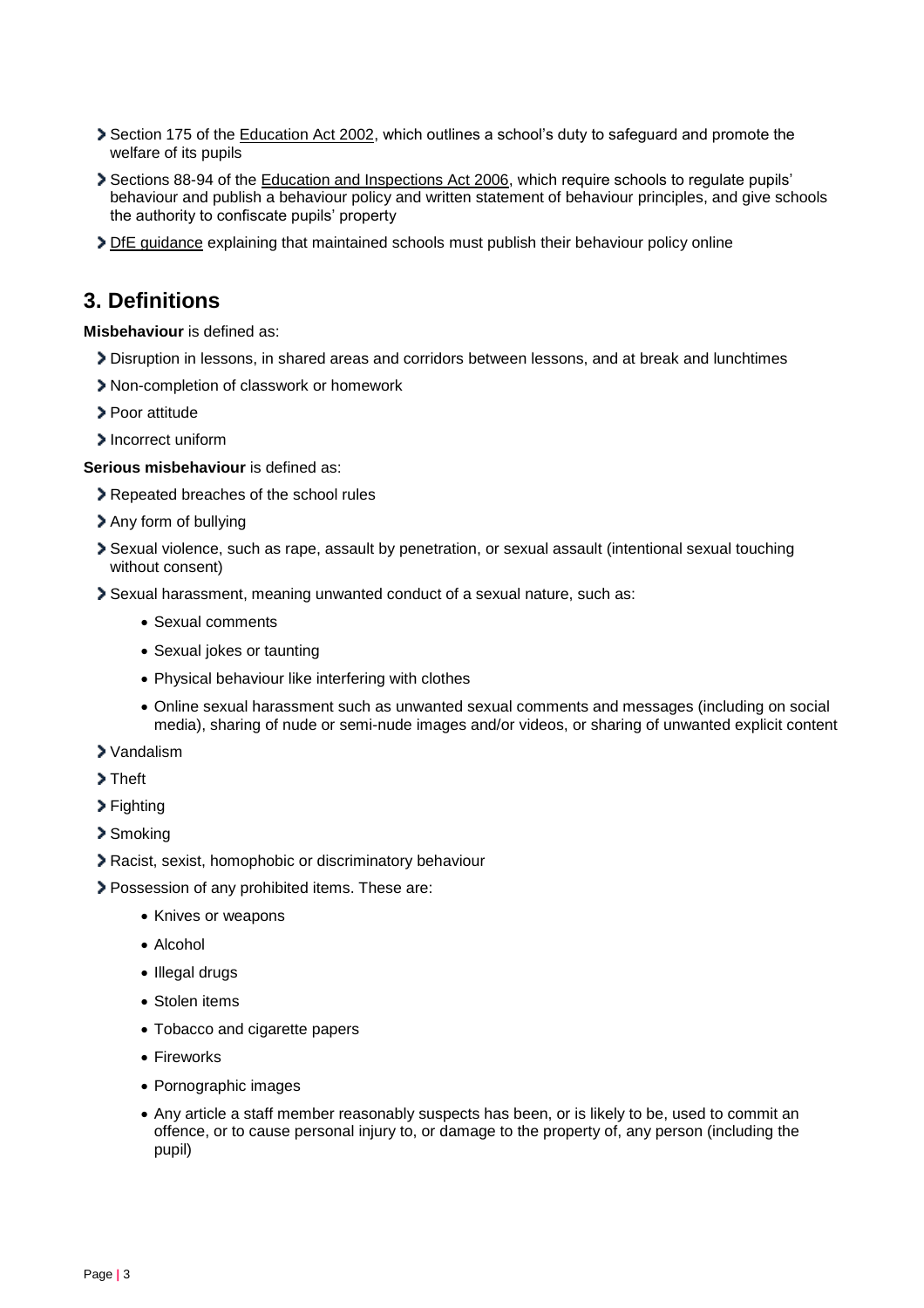# <span id="page-3-0"></span>**4. Bullying**

**Bullying** is defined as the repetitive, intentional harming of one person or group by another person or group, where the relationship involves an imbalance of power.

Bullying is, therefore:

- Deliberately hurtful
- Repeated, often over a period of time
- > Difficult to defend against

Bullying can include:

| <b>TYPE OF BULLYING</b>                                                                                                                                                       | <b>DEFINITION</b>                                                                                                                                                                   |
|-------------------------------------------------------------------------------------------------------------------------------------------------------------------------------|-------------------------------------------------------------------------------------------------------------------------------------------------------------------------------------|
| Emotional                                                                                                                                                                     | Being unfriendly, excluding, tormenting                                                                                                                                             |
| Physical                                                                                                                                                                      | Hitting, kicking, pushing, taking another's belongings, any use of violence                                                                                                         |
| Prejudice-based and<br>discriminatory, including:<br>• Racial<br>$\bullet$ Faith-based<br>• Gendered (sexist)<br>• Homophobic/biphobic<br>• Transphobic<br>• Disability-based | Taunts, gestures, graffiti or physical abuse focused on a particular<br>characteristic (e.g. gender, race, sexuality)                                                               |
| Sexual                                                                                                                                                                        | Explicit sexual remarks, display of sexual material, sexual gestures,<br>unwanted physical attention, comments about sexual reputation or<br>performance, or inappropriate touching |
| Direct or indirect verbal                                                                                                                                                     | Name-calling, sarcasm, spreading rumours, teasing                                                                                                                                   |
| Cyber-bullying                                                                                                                                                                | Bullying that takes place online, such as through social networking sites,<br>messaging apps or gaming sites                                                                        |

Details of our school's approach to preventing and addressing bullying are set out in our anti-bullying strategy. (available on our website, and on the school IT system.

# <span id="page-3-1"></span>**5. Roles and responsibilities**

## **5.1 The governing board**

The governing board is responsible for reviewing and approving the written statement of behaviour principles (appendix 1).

The governing board will also review this behaviour policy in conjunction with the headteacher and monitor the policy's effectiveness, holding the headteacher to account for its implementation.

## **5.2 The headteacher**

The headteacher is responsible for reviewing this behaviour policy in conjunction with the governing board, giving due consideration to the school's statement of behaviour principles (appendix 1). The headteacher will also approve this policy.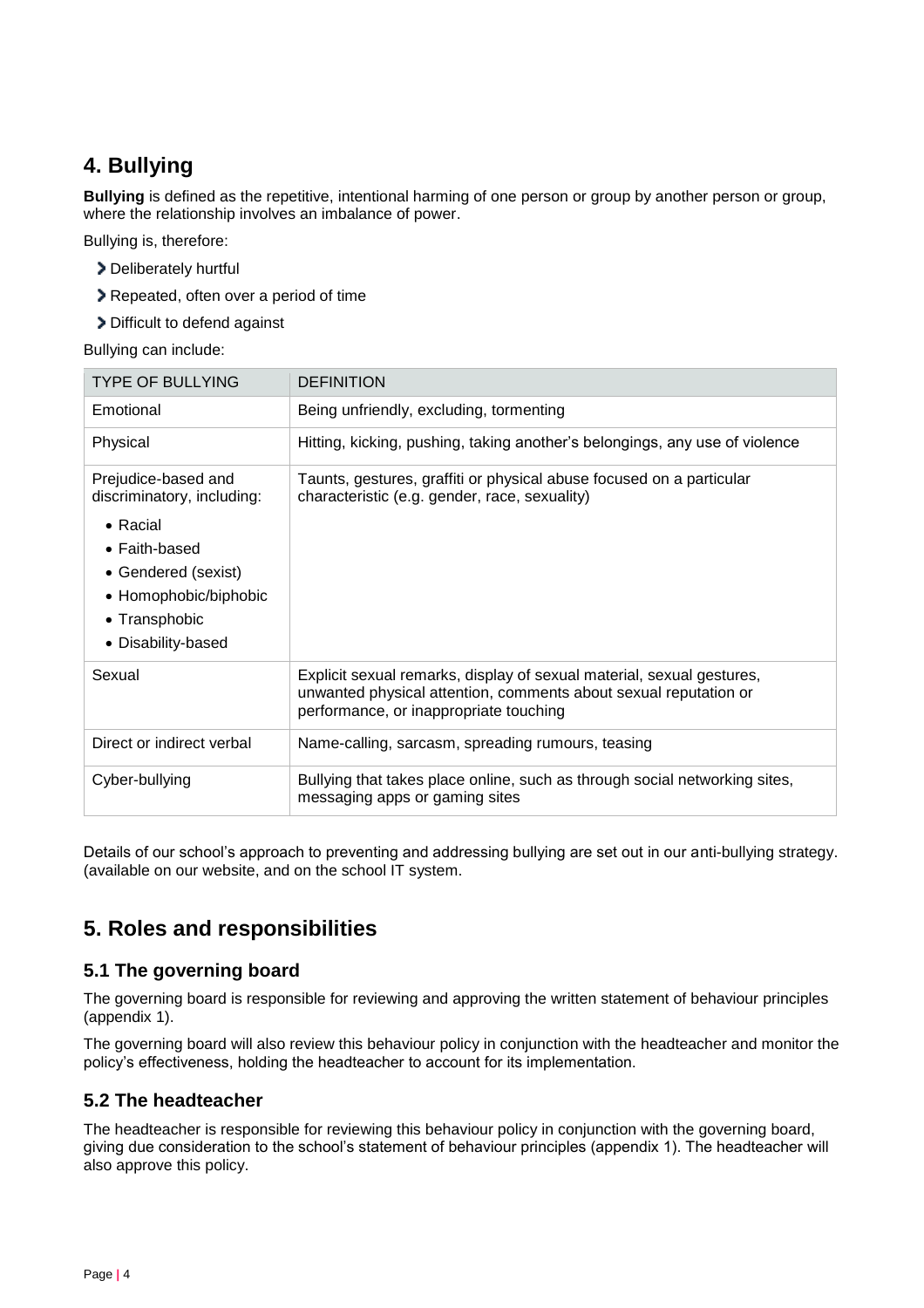The headteacher will ensure that the school environment encourages positive behaviour and that staff deal effectively with poor behaviour, and will monitor how staff implement this policy to ensure rewards and sanctions are applied consistently.

## **5.3 Staff**

Staff are responsible for:

- Implementing the behaviour policy consistently
- > Modelling positive behaviour
- Providing a personalised approach to the specific behavioural needs of particular pupils
- Recording behaviour incidents using CPOMS

The senior leadership team will support staff in responding to behaviour incidents.

### **5.4 Parents**

Parents are expected to:

- Support their child in adhering to the pupil code of conduct
- Inform the school of any changes in circumstances that may affect their child's behaviour
- Discuss any behavioural concerns with the class teacher promptly

# <span id="page-4-0"></span>**6. Pupil code of conduct**

Pupils are expected to be **ready, respectful and safe**:

This includes:

- Behaving in an orderly and self-controlled way
- Showing respect to members of staff and each other
- In class, making it possible for all pupils to learn
- Moving quietly around the school
- Treating the school buildings and school property with respect
- Wearing the correct uniform at all times
- Accepting sanctions when given
- Refraining from behaving in a way that brings the school into disrepute, including when outside school

# <span id="page-4-1"></span>**7. Rewards and sanctions**

#### **7.1 List of rewards and sanctions**

Positive behaviour will be rewarded with:

- > Praise
- > Team points
- > Moving up behaviour ladder
- Post cards, phone calls or Tapestry /ClassDojo messages home to parents
- Special responsibilities/privileges whole class rewards

The school may use one or more of the following sanctions in response to unacceptable behaviour: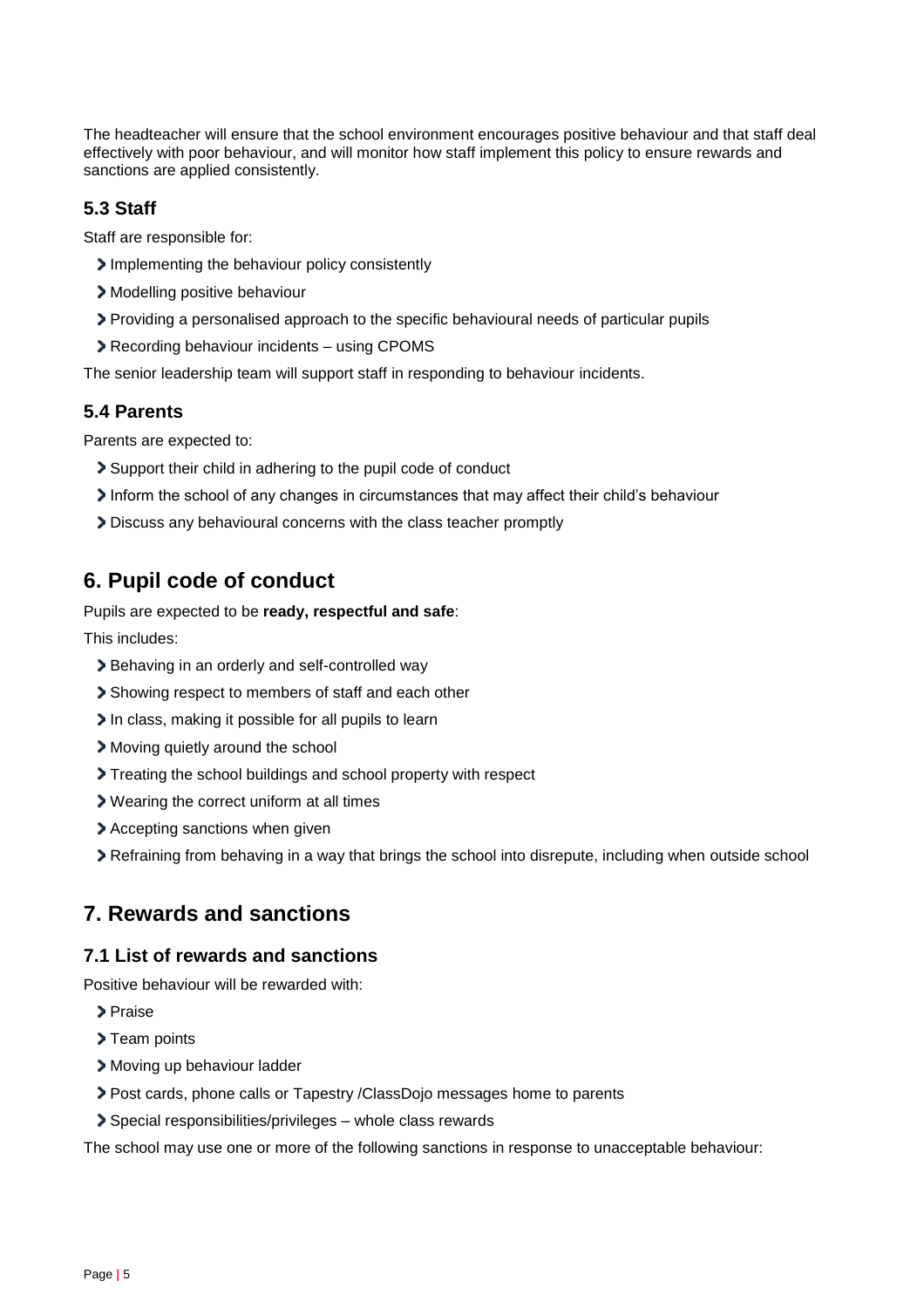- > A verbal reprimand /warning
- Moving down the behaviour ladder (see appendix)
- Expecting work to be completed at home, or at break or lunchtime
- Missing break or lunchtime
- Referring the pupil to a senior member of staff
- Letters, phone calls or Tapestry /ClassDojo messages home to parents
- Agreeing a behaviour contract
- > Setting up a behaviour plan

See appendix 4 for sample letters to parents about their child's behaviour.

### **7.2 Zero-tolerance approach to sexual harassment and sexual violence**

The school will ensure that all incidents of sexual harassment and/or violence are met with a suitable response, and never ignored.

Pupils are encouraged to report anything that makes them uncomfortable, no matter how 'small' they feel it might be.

The school's response will be:

- > Proportionate
- Considered
- > Supportive
- Decided on a case-by-case basis

Sanctions for sexual harassment and violence may include:

- Being removed from the classroom /group
- > Fixed term exclusion
- > Permanent exclusion

The school has procedures in place to respond to any allegations or concerns regarding a child's safety or wellbeing. These include clear processes for:

- Responding to a report
- Carrying out risk assessments, where appropriate, to help determine whether to:
	- Manage the incident internally
	- Refer to early help
	- Refer to children's social care
	- Report to the police

Please refer to our child protection and safeguarding policy for more information. This is available on our website and school IT system.

## **7.3 Off-site behaviour**

Sanctions may be applied where a pupil has misbehaved off-site when representing the school. This means misbehaviour when the pupil is:

- Taking part in any school-organised or school-related activity (e.g. school trips)
- > Travelling to or from school
- Wearing school uniform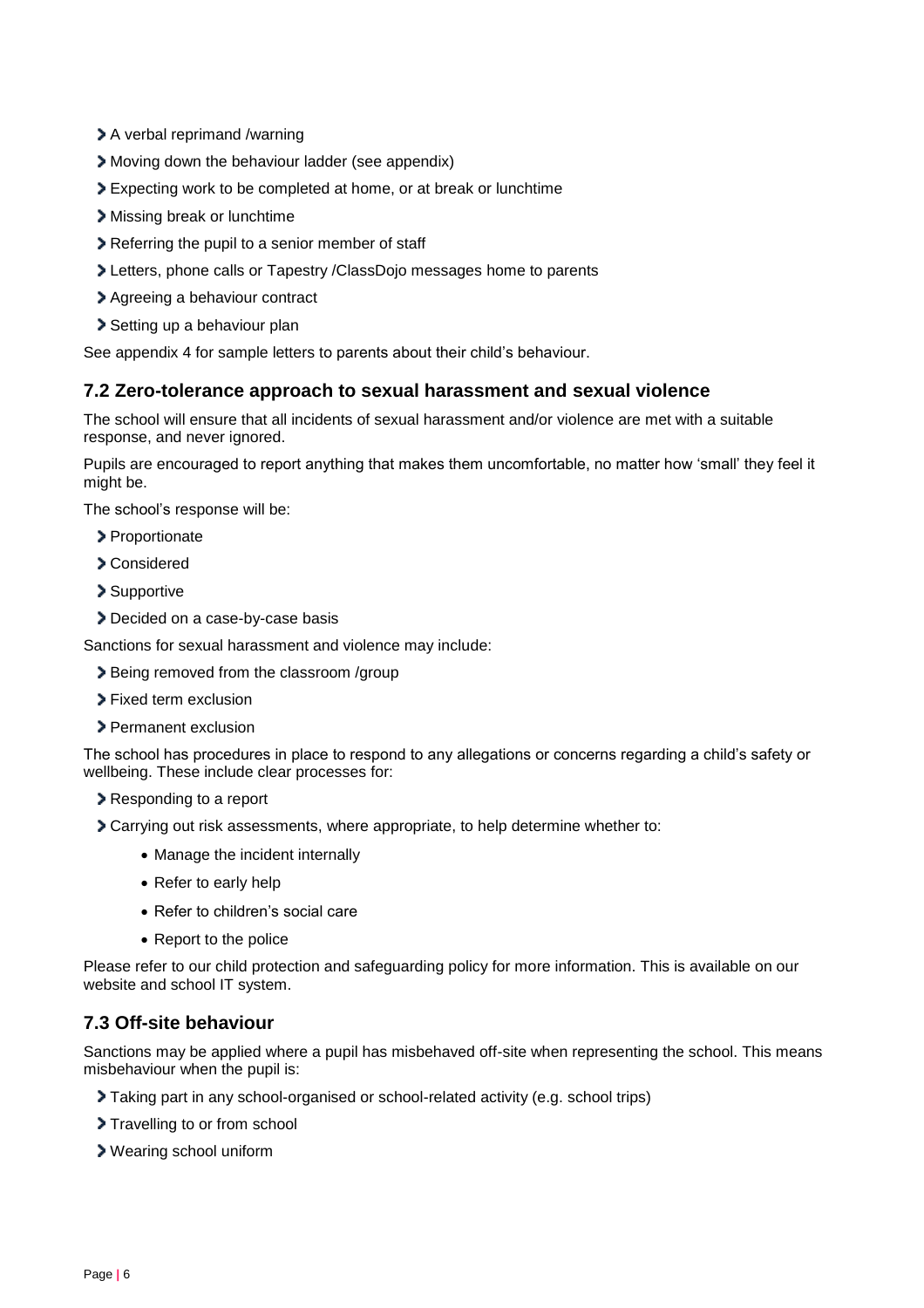In any other way identifiable as a pupil of our school

Sanctions may also be applied where a pupil has misbehaved off-site at any time, whether or not the conditions above apply, if the misbehaviour:

- Could have repercussions for the orderly running of the school
- Poses a threat to another pupil or member of the public
- Could adversely affect the reputation of the school

Sanctions will only be given out on school premises or elsewhere when the pupil is under the lawful control of the staff member (e.g. on a school-organised trip).

## **7.4 Malicious allegations**

Where a pupil makes an allegation against a member of staff and that allegation is shown to have been deliberately invented or malicious, the school will discipline the pupil in accordance with this policy.

Where a pupil makes an allegation of sexual violence or sexual harassment against another pupil and that allegation is shown to have been deliberately invented or malicious, the school will discipline the pupil in accordance with this policy.

In all cases where an allegation is determined to be unsubstantiated, unfounded, false or malicious, the school (in collaboration with the local authority designated officer, where relevant) will consider whether the pupil who made the allegation is in need of help, or the allegation may have been a cry for help. If so, a referral to children's social care may be appropriate.

The school will also consider the pastoral needs of staff and pupils accused of misconduct.

Please refer to our child protection and safeguarding policy and statement of procedures for dealing with allegations of abuse against staff for more information on responding to allegations of abuse against staff or other pupils.

## <span id="page-6-0"></span>**8. Behaviour management**

#### **8.1 Classroom management**

Teaching and support staff are responsible for setting the tone and context for positive behaviour within the classroom.

They will:

- Create and maintain a stimulating environment that encourages pupils to be engaged
- Display the pupil code of conduct and the classroom rules **ready, respectful and safe**

Develop a positive relationship with pupils, which may include:

- Greeting pupils in the morning/at the start of lessons
- Establishing clear routines
- Communicating expectations of behaviour in ways other than verbally
- Highlighting and promoting good behaviour
- Concluding the day positively and starting the next day afresh
- Having a plan for dealing with low-level disruption
- Using positive reinforcement

#### **8.2 Physical restraint**

In some circumstances, staff may use reasonable force to restrain a pupil to prevent them: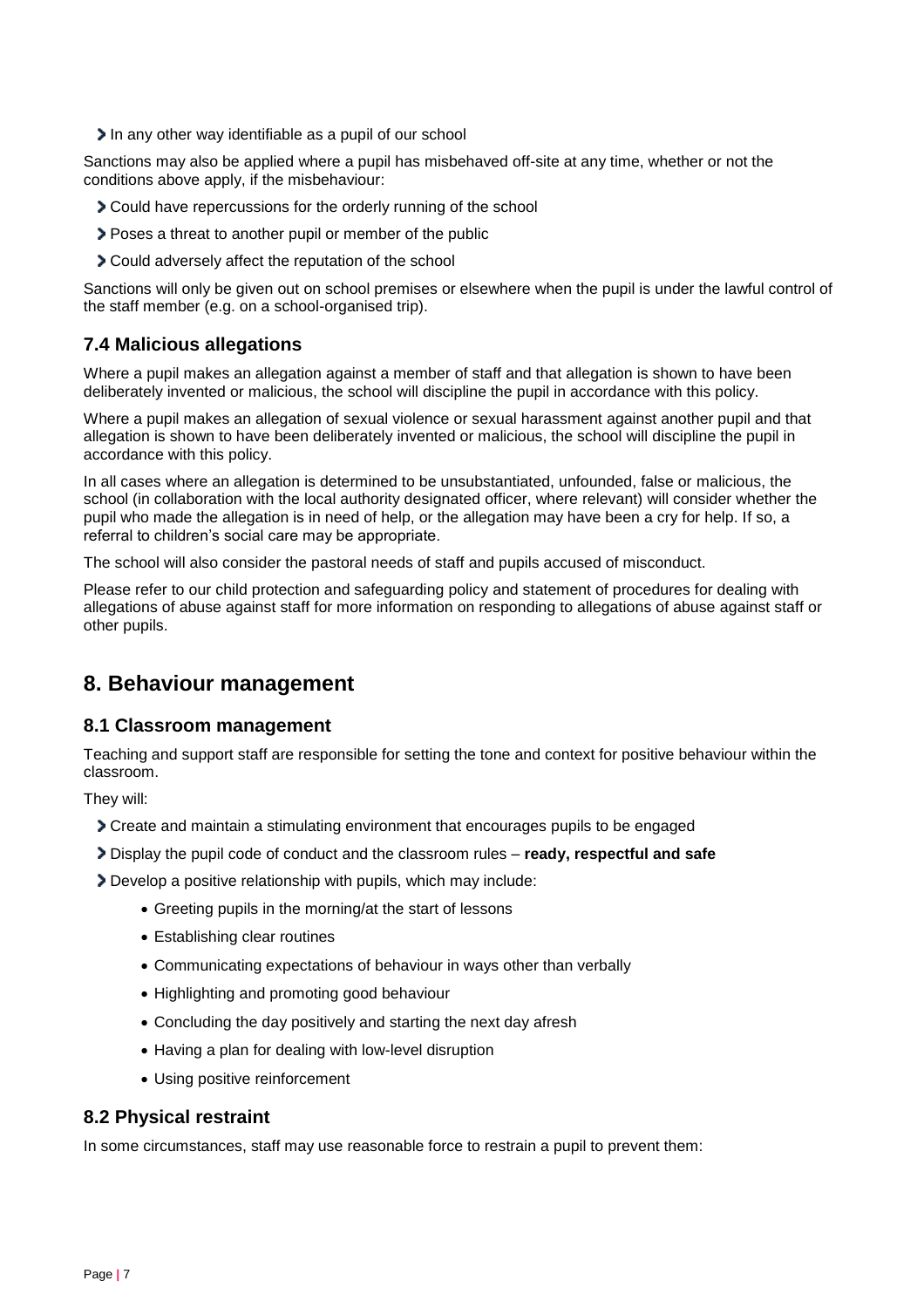- Causing disorder
- > Hurting themselves or others
- > Damaging property

Incidents of physical restraint must:

#### **Always be used as a last resort**

- Be applied using the minimum amount of force and for the minimum amount of time possible
- Be used in a way that maintains the safety and dignity of all concerned
- Never be used as a form of punishment
- Be recorded and reported to parents (see appendix 3 for a behaviour log)

## **8.3 Confiscation**

**Any prohibited items (listed in section 3) found in pupils' possession will be confiscated.** These items will not be returned to pupils.

We will also confiscate any item which is harmful or detrimental to school discipline. These items will be returned to pupils after discussion with senior leaders and parents, if appropriate.

Searching and screening pupils is conducted in line with the DfE's [latest guidance on searching, screening](https://www.gov.uk/government/publications/searching-screening-and-confiscation)  [and confiscation.](https://www.gov.uk/government/publications/searching-screening-and-confiscation)

## **8.4 Pupil support**

The school recognises its legal duty under the Equality Act 2010 to prevent pupils with a protected characteristic from being at a disadvantage. Consequently, our approach to challenging behaviour may be differentiated to cater to the needs of the pupil.

The school's special educational needs co-ordinator will evaluate a pupil who exhibits challenging behaviour to determine whether they have any underlying needs that are not currently being met.

Where necessary, support and advice will also be sought from specialist teachers, an educational psychologist, medical practitioners and/or others, to identify or support specific needs.

When acute needs are identified in a pupil, we will liaise with external agencies and plan support programmes for that child. We will work with parents to create the plan and review it on a regular basis.

## **8.5 Safeguarding**

The school recognises that changes in behaviour may be an indicator that a pupil is in need of help or protection. We will consider whether a pupil's misbehaviour may be linked to them suffering, or being likely to suffer, significant harm. Where this may be the case, we will follow our child protection and safeguarding policy.

# <span id="page-7-0"></span>**9. Pupil transition**

To ensure a smooth transition to the next year, pupils have transition sessions with their new teacher(s). In addition, staff members hold transition meetings.

To ensure behaviour is continually monitored and the right support is in place, information related to pupil behaviour issues may be transferred to relevant staff at the start of the term or year.

Incidents of serious mis-behaviour will be logged using CPOMS.

# <span id="page-7-1"></span>**10. Training**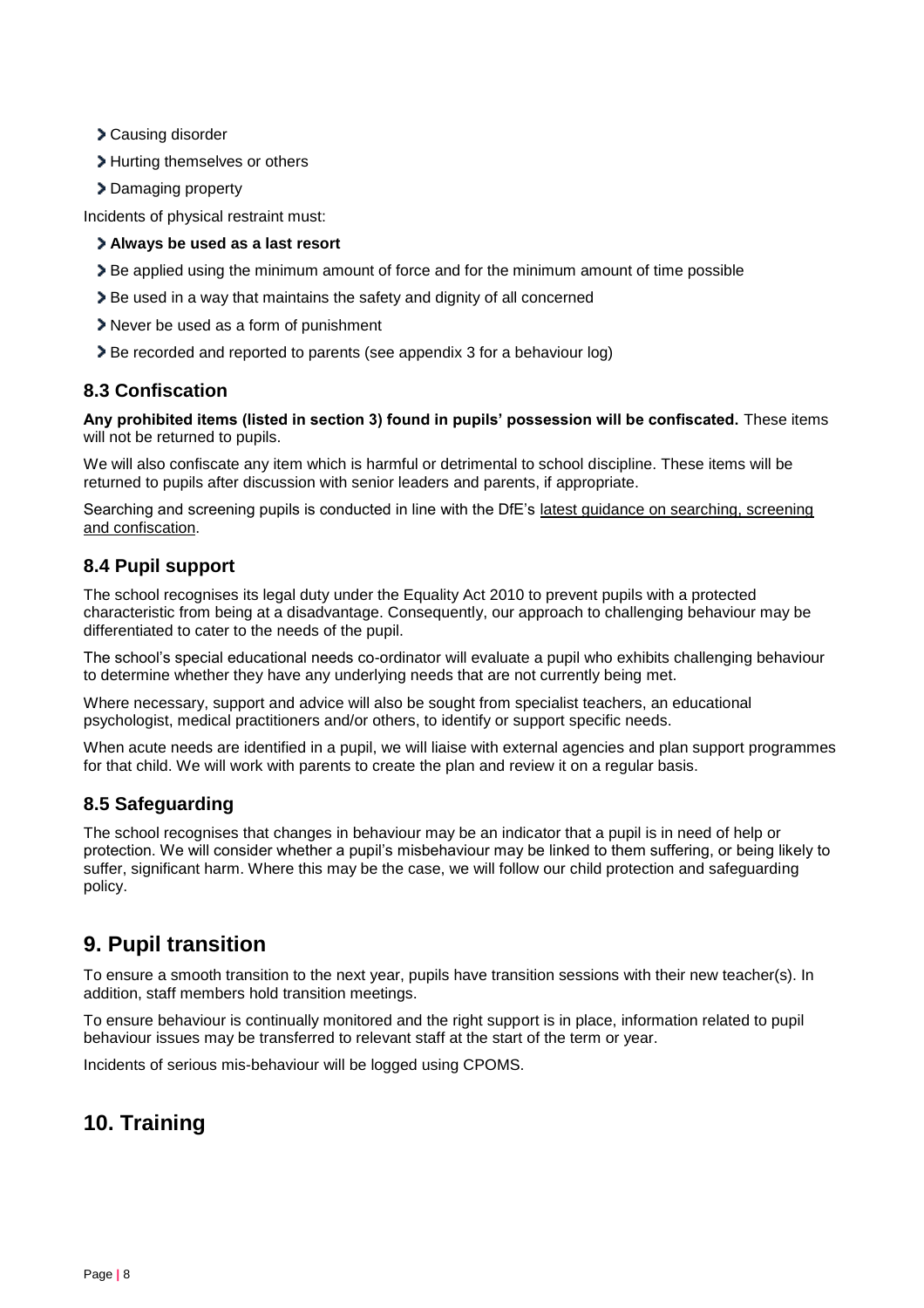Behaviour management will form part of induction training for all staff as well as form part of their continuing professional development.

Specific staff will be trained on restraint as required.

The headteacher will keep a log of staff training.

# <span id="page-8-0"></span>**11. Monitoring arrangements**

This behaviour policy will be reviewed by the headteacher and senior leadership team annually. At each review, the policy will be approved by the headteacher, and if changes are made it will be reviewed by the full governing board.

The written statement of behaviour principles (appendix 1) will be reviewed and approved by headteacher and senior leadership team annually.

# <span id="page-8-1"></span>**12. Links with other policies**

This behaviour policy is linked to the following policies:

- Exclusions policy
- Child protection and safeguarding policy
- > Anti-bullying policy
- Restrictive intervention in schools policy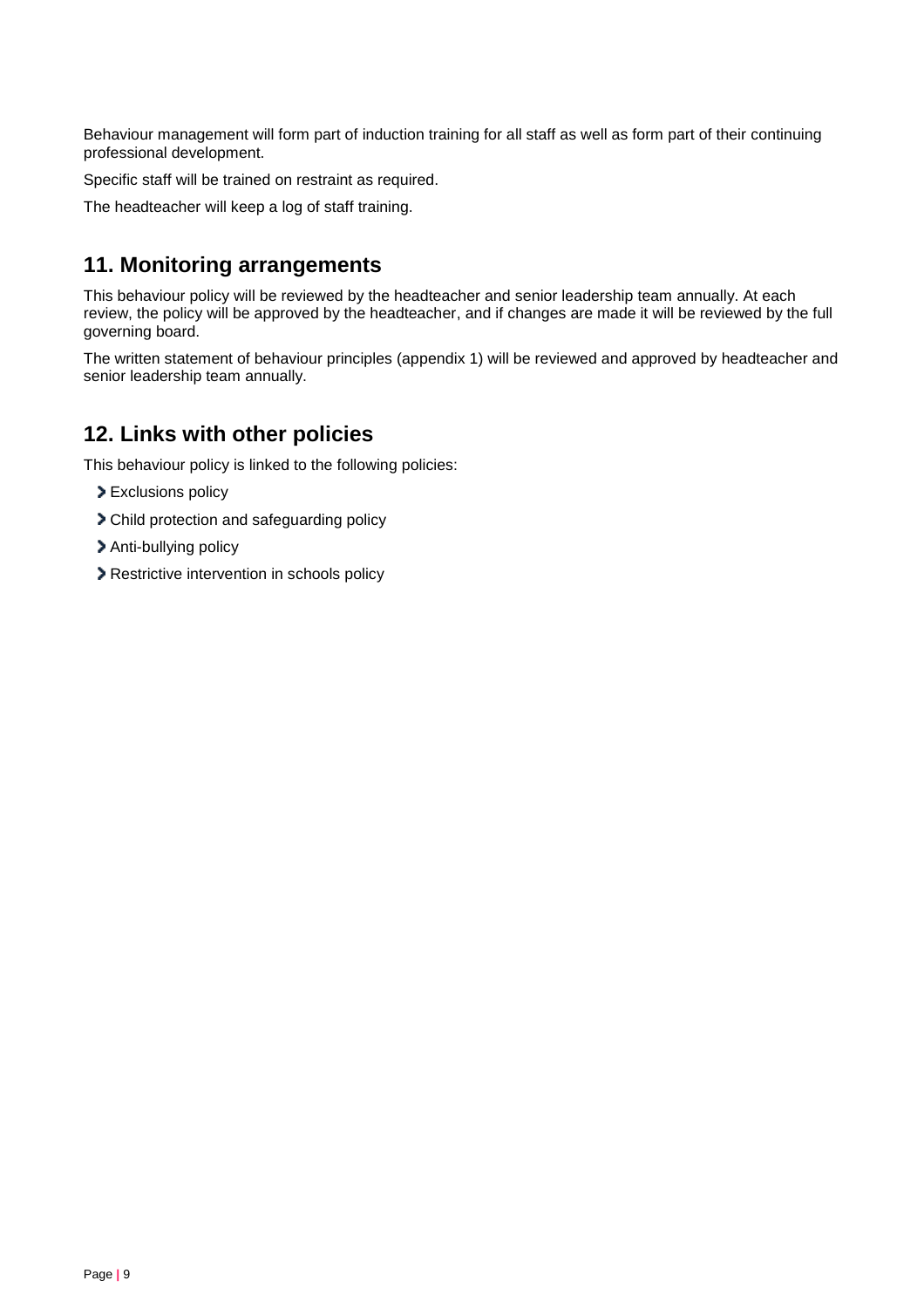## <span id="page-9-0"></span>**Appendix 1: written statement of behaviour principles**

- Every pupil understands they have the right to feel safe, valued and respected, and learn free from the disruption of others
- All pupils, staff and visitors are free from any form of discrimination
- Staff and volunteers set an excellent example to pupils at all times
- Rewards, sanctions and reasonable force are used consistently by staff, in line with the behaviour policy
- The behaviour policy is understood by pupils and staff
- The exclusions policy explains that exclusions will only be used as a last resort, and outlines the processes involved in permanent and fixed-term exclusions
- Pupils are helped to take responsibility for their actions
- Families are involved in behaviour incidents to foster good relationships between the school and pupils' home life

The governing board also emphasises that violence or threatening behaviour will not be tolerated in any circumstances.

This written statement of behaviour principles is reviewed and approved by the headteacher and senior leadership team annually.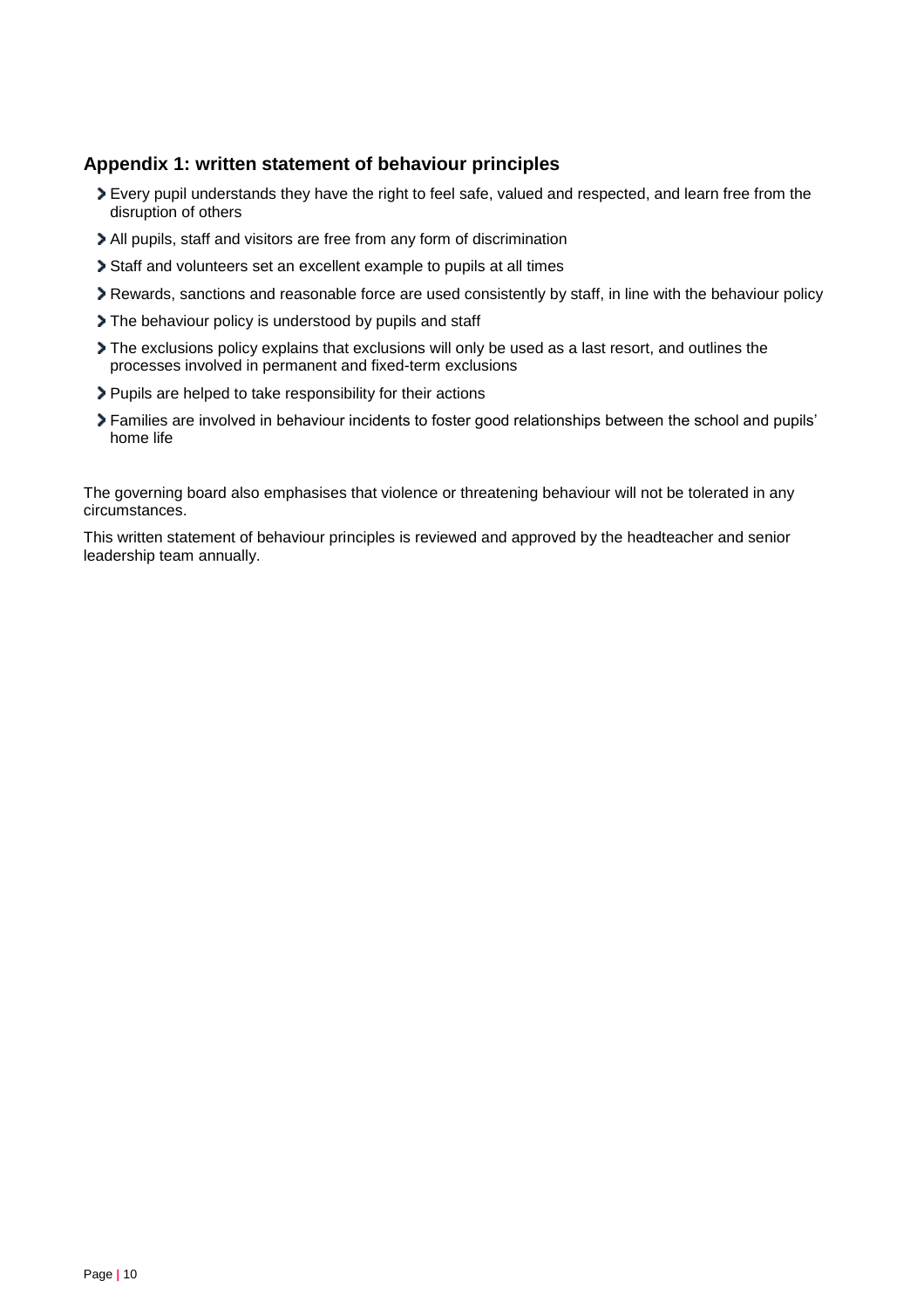# **Appendix 2: staff training log**

<span id="page-10-0"></span>

| TRAINING RECEIVED | <b>DATE</b><br>COMPLETED | TRAINER / TRAINING<br><b>ORGANISATION</b> | TRAINER'S SIGNATURE | <b>STAFF MEMBER'S</b><br>SIGNATURE | SUGGESTED<br>REVIEW DATE |
|-------------------|--------------------------|-------------------------------------------|---------------------|------------------------------------|--------------------------|
|                   |                          |                                           |                     |                                    |                          |
|                   |                          |                                           |                     |                                    |                          |
|                   |                          |                                           |                     |                                    |                          |
|                   |                          |                                           |                     |                                    |                          |
|                   |                          |                                           |                     |                                    |                          |
|                   |                          |                                           |                     |                                    |                          |
|                   |                          |                                           |                     |                                    |                          |
|                   |                          |                                           |                     |                                    |                          |
|                   |                          |                                           |                     |                                    |                          |
|                   |                          |                                           |                     |                                    |                          |
|                   |                          |                                           |                     |                                    |                          |
|                   |                          |                                           |                     |                                    |                          |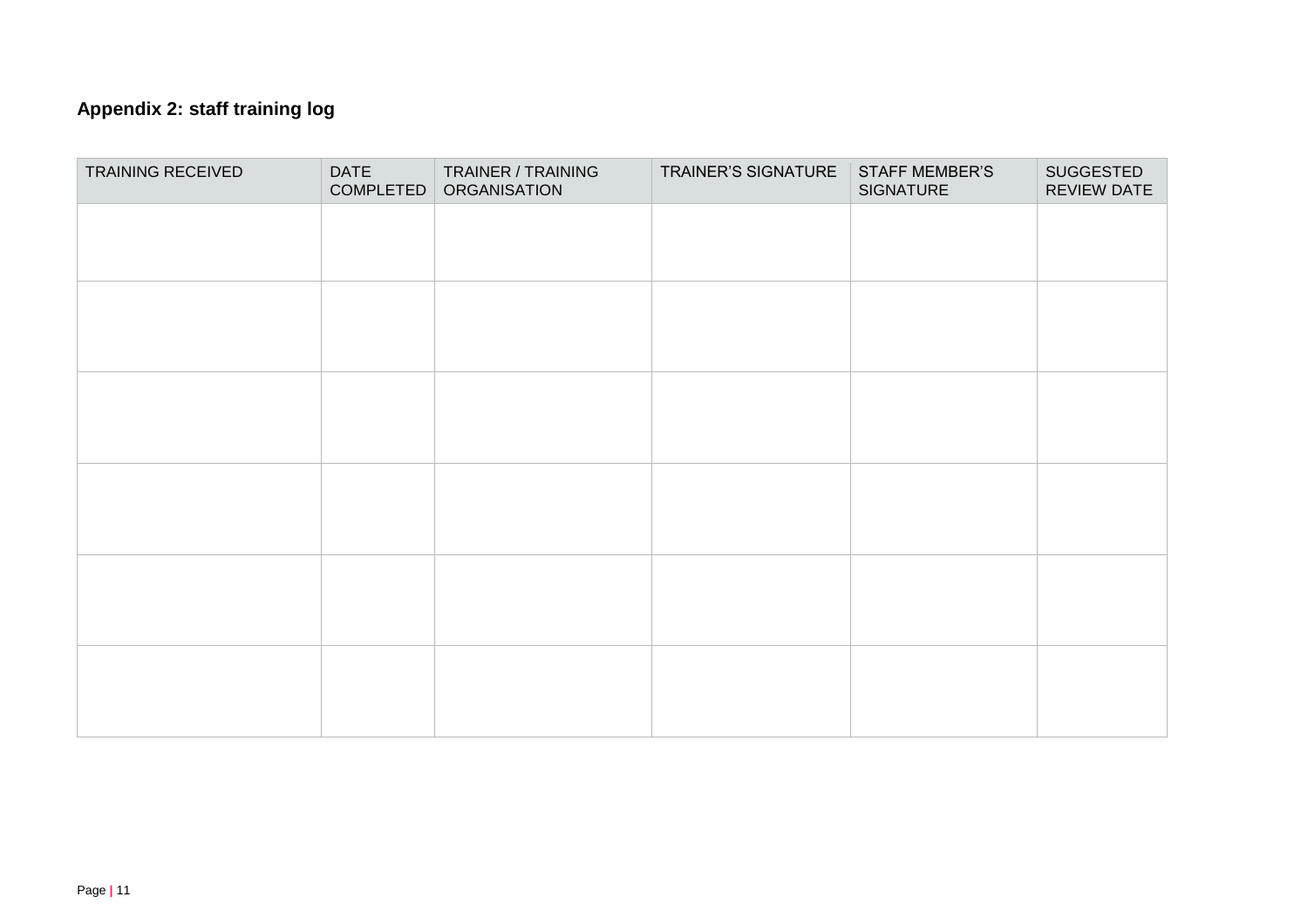# <span id="page-11-0"></span>**Appendix 3: behaviour log – to be used when CPOMS is not available**

| <b>PUPIL'S NAME:</b>                                                                                             |  |
|------------------------------------------------------------------------------------------------------------------|--|
| <b>NAME OF STAFF MEMBER</b><br><b>REPORTING THE INCIDENT:</b>                                                    |  |
| DATE:                                                                                                            |  |
| WHERE DID THE INCIDENT<br><b>TAKE PLACE?</b>                                                                     |  |
| WHEN DID THE INCIDENT<br><b>TAKE PLACE?</b><br>(BEFORE SCHOOL, AFTER<br>SCHOOL, LUNCHTIME,<br><b>BREAK TIME)</b> |  |
| <b>WHAT HAPPENED?</b>                                                                                            |  |
| WHO WAS INVOLVED?                                                                                                |  |
| <b>WHAT ACTIONS WERE</b><br>TAKEN, INCLUDING ANY<br>SANCTIONS?                                                   |  |
| IS ANY FOLLOW-UP ACTION<br>NEEDED? IF SO, GIVE<br><b>DETAILS</b>                                                 |  |
| PEOPLE INFORMED OF THE<br><b>INCIDENT (STAFF,</b><br><b>GOVERNORS, PARENTS,</b><br>POLICE):                      |  |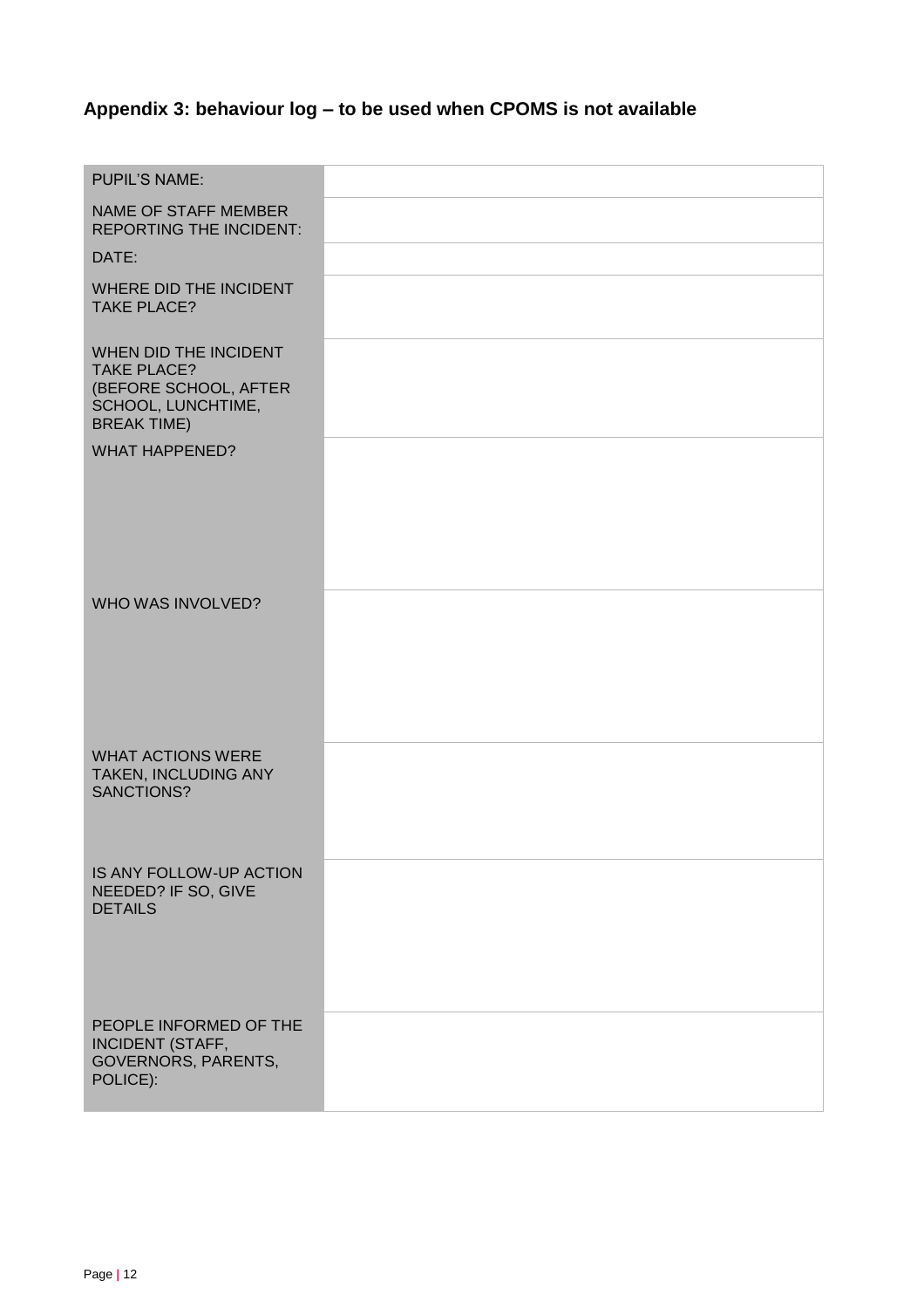# <span id="page-12-0"></span>**Appendix 4: letters to parents about pupil behaviour - templates**

## **First behaviour letter**

| Dear parent,                                                                                                                                                                                                                         |                                                                                                                                                                                                                            |  |
|--------------------------------------------------------------------------------------------------------------------------------------------------------------------------------------------------------------------------------------|----------------------------------------------------------------------------------------------------------------------------------------------------------------------------------------------------------------------------|--|
| could.                                                                                                                                                                                                                               | Recently, your child __________________________________ has not been behaving as well in school as they                                                                                                                    |  |
| It is important that your child understands the need to follow our pupil code of conduct, and I would appreciate<br>it if you could discuss their behaviour with them.                                                               |                                                                                                                                                                                                                            |  |
| will be sufficient.                                                                                                                                                                                                                  | If your child's behaviour does not improve, I will contact you again and suggest that we meet to discuss how<br>we can work together. However, at this stage I am confident that a reminder of how to behave appropriately |  |
| Yours sincerely,                                                                                                                                                                                                                     |                                                                                                                                                                                                                            |  |
|                                                                                                                                                                                                                                      |                                                                                                                                                                                                                            |  |
|                                                                                                                                                                                                                                      |                                                                                                                                                                                                                            |  |
|                                                                                                                                                                                                                                      |                                                                                                                                                                                                                            |  |
|                                                                                                                                                                                                                                      |                                                                                                                                                                                                                            |  |
|                                                                                                                                                                                                                                      |                                                                                                                                                                                                                            |  |
| Behaviour letter - return slip                                                                                                                                                                                                       |                                                                                                                                                                                                                            |  |
| Please return this slip to school to confirm you have received this letter. Thank you.                                                                                                                                               |                                                                                                                                                                                                                            |  |
| Name of child: <u>example and contract and contract and contract and contract and contract and contract and contract and contract and contract and contract and contract and contract and contract and contract and contract and</u> |                                                                                                                                                                                                                            |  |
|                                                                                                                                                                                                                                      |                                                                                                                                                                                                                            |  |
|                                                                                                                                                                                                                                      |                                                                                                                                                                                                                            |  |
|                                                                                                                                                                                                                                      |                                                                                                                                                                                                                            |  |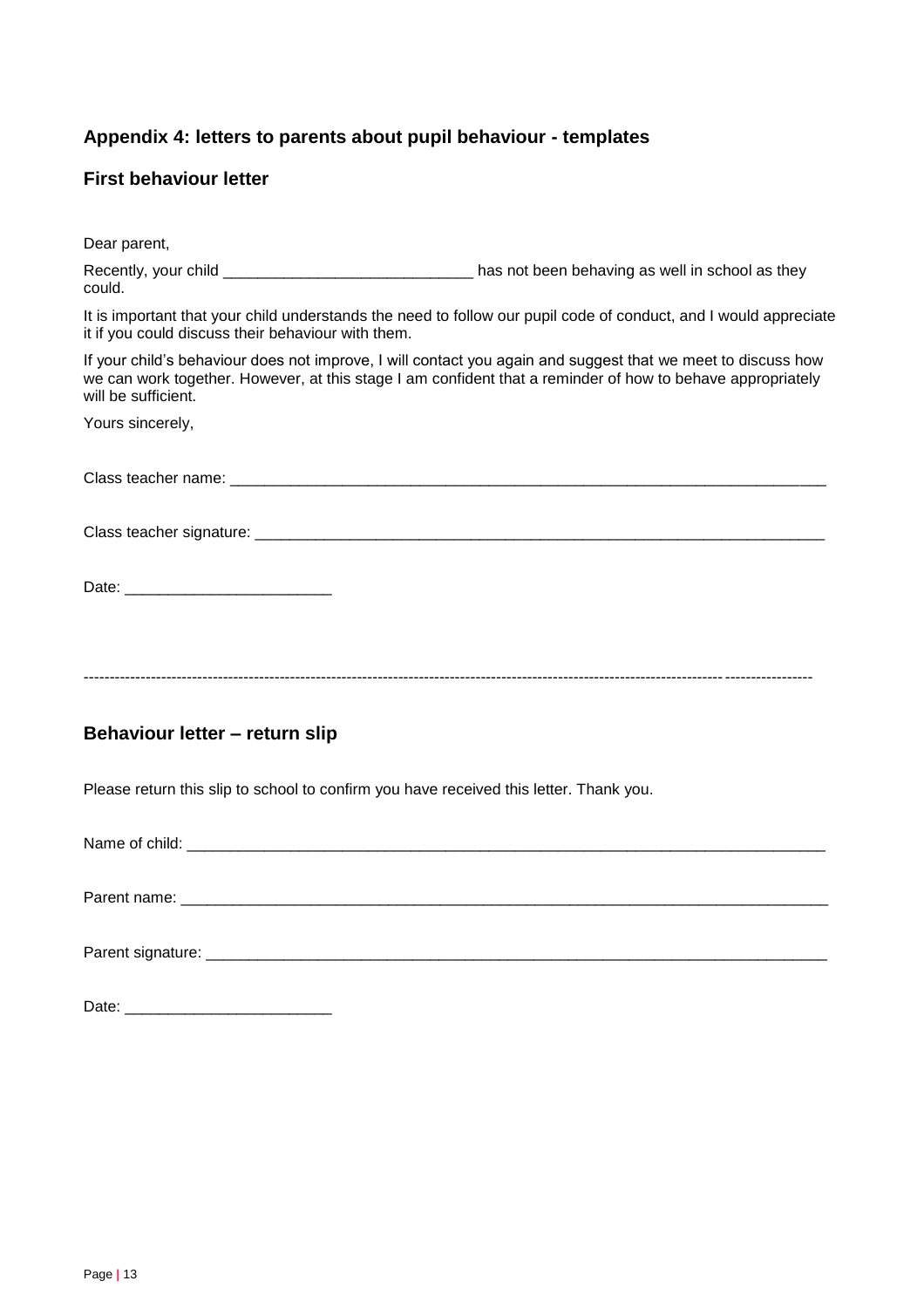## **Second behaviour letter**

Dear parent,

| Following my previous letter regarding the behaviour of ________________________<br>they are still struggling to adhere to our pupil code of conduct.                                                                          | I am sorry to say that |
|--------------------------------------------------------------------------------------------------------------------------------------------------------------------------------------------------------------------------------|------------------------|
| I would appreciate it if you could arrange to meet me after school so we can discuss a way forward.                                                                                                                            |                        |
| Insert details of how to contact the school to arrange the meeting.                                                                                                                                                            |                        |
| Yours sincerely,                                                                                                                                                                                                               |                        |
| Class teacher name: example a state of the state of the state of the state of the state of the state of the state of the state of the state of the state of the state of the state of the state of the state of the state of t |                        |
|                                                                                                                                                                                                                                |                        |
|                                                                                                                                                                                                                                |                        |

Date: \_\_\_\_\_\_\_\_\_\_\_\_\_\_\_\_\_\_\_\_\_\_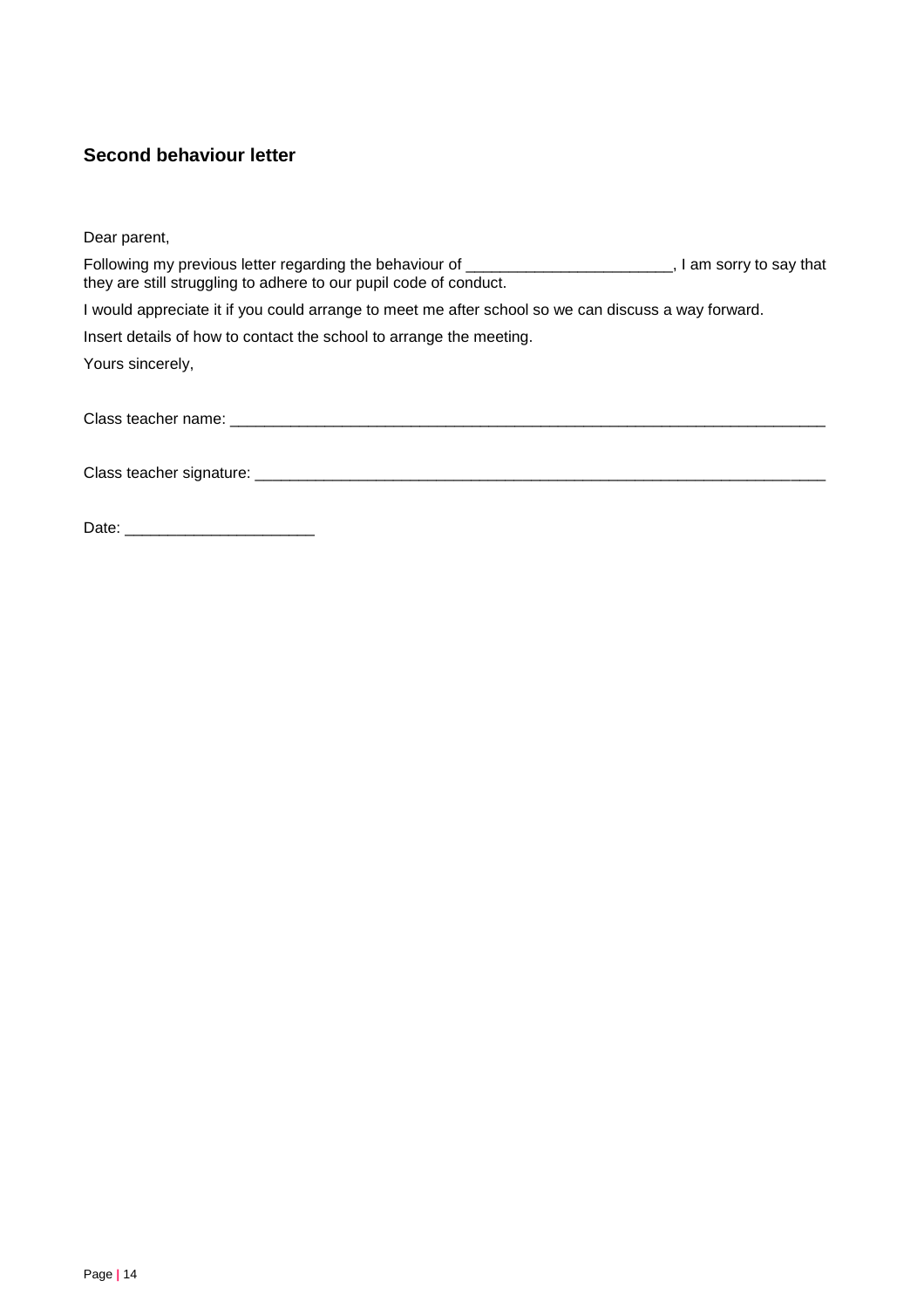## **Third behaviour letter**

Dear parent,

| I am sorry to report that, despite meeting and creating a behaviour contract, | has |
|-------------------------------------------------------------------------------|-----|
| continued to misbehave.                                                       |     |

\_\_\_\_\_\_\_\_\_\_\_\_\_\_\_\_\_\_\_\_\_\_\_\_\_ would now benefit from a structured approach to help improve their behaviour

in school.

I would be grateful if you could attend a meeting with the headteacher, the special educational needs coordinator and myself, to discuss how we can best support your child in improving their behaviour.

Insert details of the meeting time, date and location, as necessary, or how to contact the school to arrange the meeting.

Yours sincerely,

Class teacher name: \_\_\_\_\_\_\_\_\_\_\_\_\_\_\_\_\_\_\_\_\_\_\_\_\_\_\_\_\_\_\_\_\_\_\_\_\_\_\_\_\_\_\_\_\_\_\_\_\_\_\_\_\_\_\_\_\_\_\_\_\_\_\_\_\_\_\_\_\_

Class teacher signature: \_\_\_\_\_\_\_\_\_\_\_\_\_\_\_\_\_\_\_\_\_\_\_\_\_\_\_\_\_\_\_\_\_\_\_\_\_\_\_\_\_\_\_\_\_\_\_\_\_\_\_\_\_\_\_\_\_\_\_\_\_\_\_\_\_\_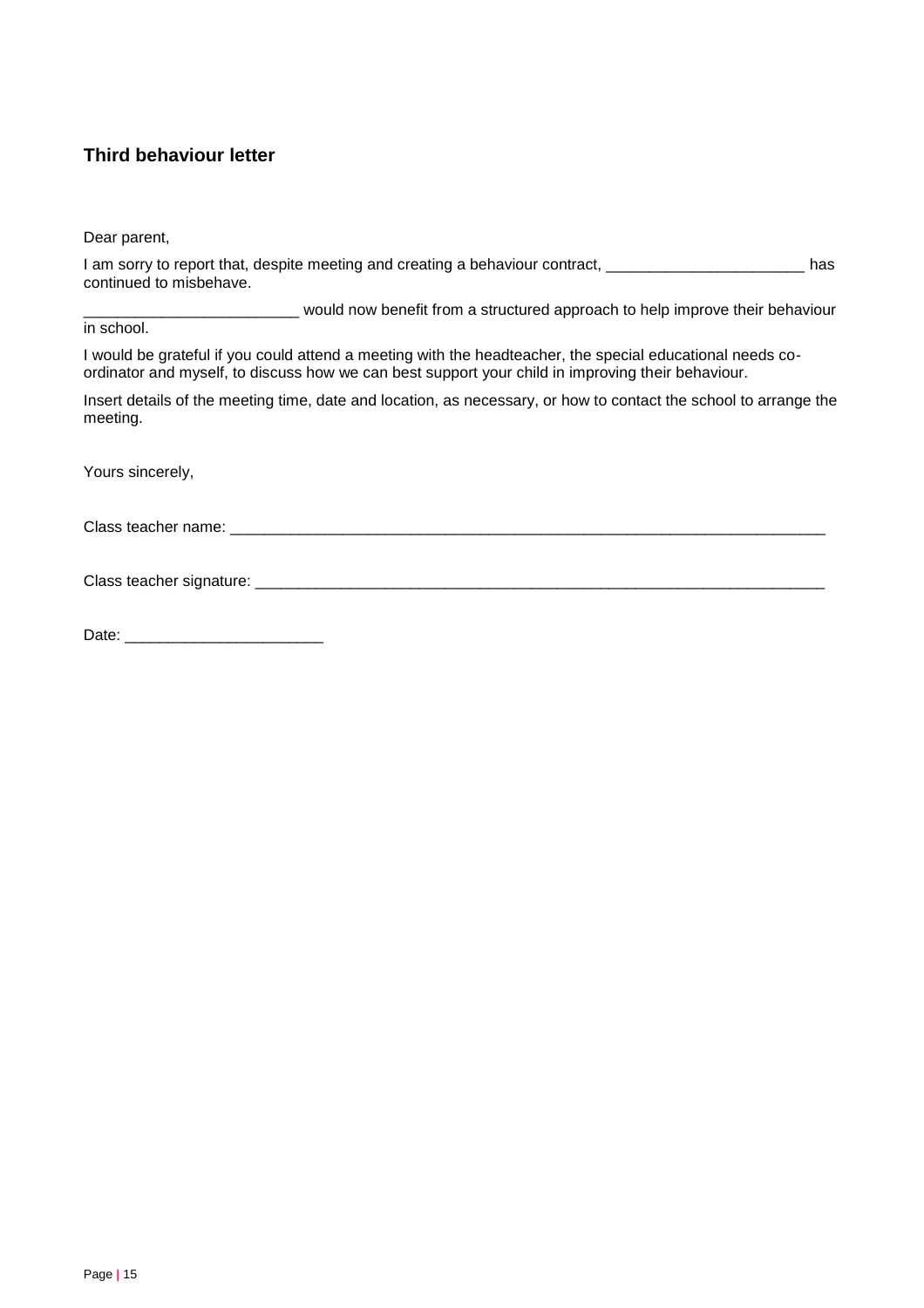#### Appendix 5

#### **The colour coded behaviour ladder system**

**All children start each day with their name 'on green'; children can then move up and down the coloured scale as appropriate.** 

**The use of a visual chart is to ensure children are clear on the stage of the behaviour ladder that they are on, and so that they have a chance to change any poor behaviour and celebrate good behaviour.** 

**The moving of names is always done with a clear verbal explanation of why the name is being moved.**

**Children moving down the ladder will be spoken to discretely and told what needs to change in order to return to green.**

| Colour Stage  | Rewards / Sanctions                                                                                                                                                                        |
|---------------|--------------------------------------------------------------------------------------------------------------------------------------------------------------------------------------------|
| Gold          | <b>Headteacher's Award</b>                                                                                                                                                                 |
|               | <b>Headteacher sends home postcard</b>                                                                                                                                                     |
| <b>Silver</b> | <b>Good Behaviour Wrist Band</b>                                                                                                                                                           |
| <b>Bronze</b> | Teacher's good behaviour sticker                                                                                                                                                           |
| Green         | <b>Expected Behaviour</b>                                                                                                                                                                  |
| Yellow        | Warning (children should usually have had one verbal warning prior<br>to this stage)                                                                                                       |
| <b>Amber</b>  | 2 <sup>nd</sup> Warning                                                                                                                                                                    |
|               | Spend 5 minutes of lunch/play talking with teacher about why<br>behaviour was not acceptable                                                                                               |
| <b>Red</b>    | Miss 15 minutes of lunch/play                                                                                                                                                              |
|               | Child completes 'reflection sheet' in discussion with teacher to ensure<br>they understand why behaviour was not acceptable and what needs<br>to change<br><b>Teacher speak to parents</b> |
| <b>Black</b>  | See Head teacher<br><b>SLT member speaks to parents</b><br><b>Internal Exclusion</b>                                                                                                       |

In the classroom, if a child breaks a Class Rule, a **clear verbal warning** will be given. **If the poor behaviour is repeated the child's name will be moved on to 'yellow**'. If a further warning needs to be given the child's name will be moved on to 'amber' with a sanction of losing 5 minutes break time, where they will talk with the teacher about their behaviour and what needs to change. Children will be warned about the consequences faced if the poor behaviour continues. A further repeat of this behaviour moves the child to 'red'. They will miss 15 minutes of breaktime, need to complete a behaviour reflection sheet and may be moved to work alone within the classroom.